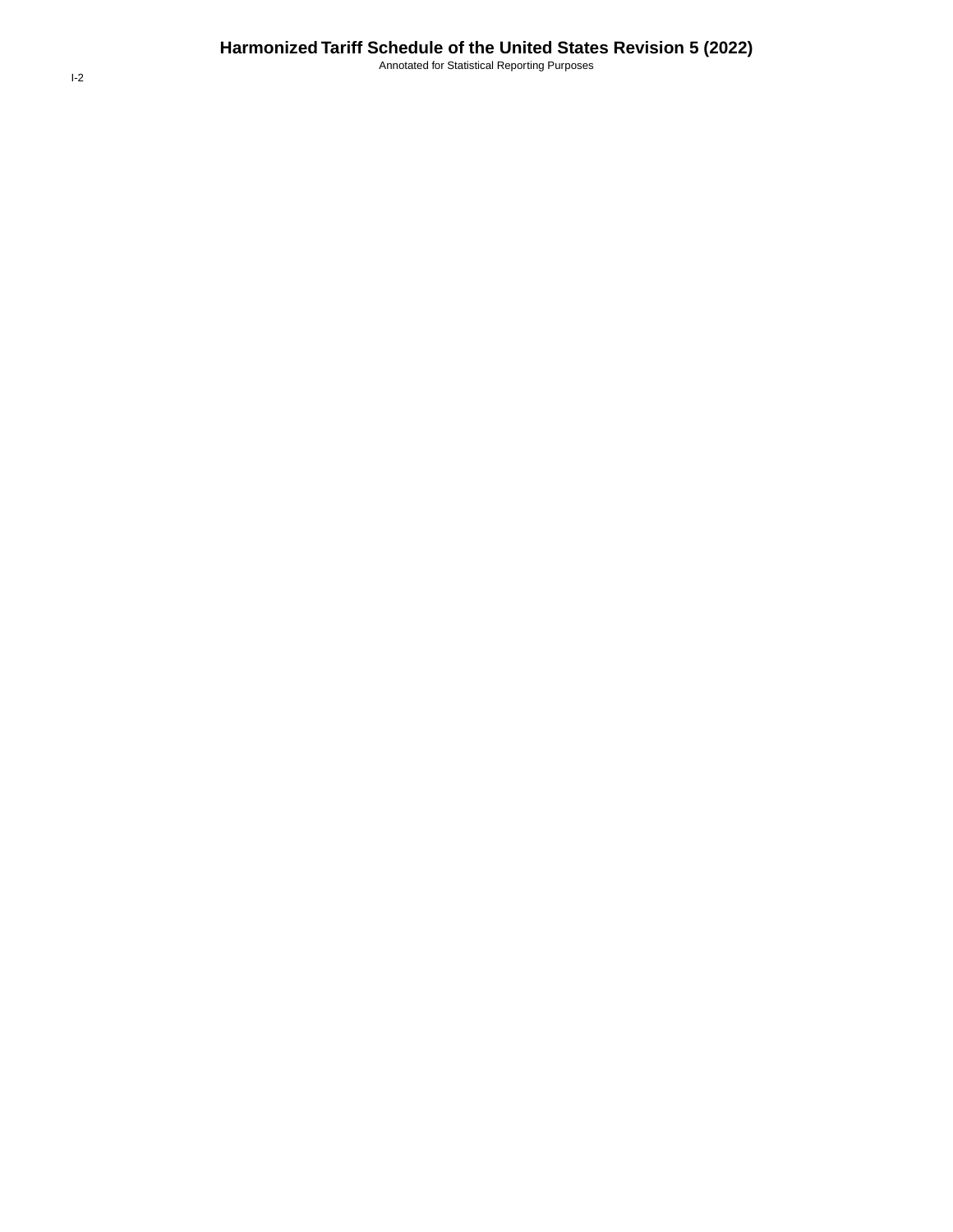Annotated for Statistical Reporting Purposes

I 1-1

### CHAPTER 1

### LIVE ANIMALS

### **Note**

1. This chapter covers all live animals except:

- (a) Fish and crustaceans, molluscs and other aquatic invertebrates, of heading 0301, 0306, 0307 or 0308;
- (b) Cultures of microorganisms and other products of heading 3002; and
- (c) Animals of heading 9508.

#### Additional U.S. Notes

- 1. The expression "purebred breeding animals" covers only animals certified to the U.S. Customs Service by the Department of Agriculture as being purebred of a recognized breed and duly registered in a book of record recognized by the Secretary of Agriculture for that breed, imported specially for breeding purposes, whether intended to be used by the importer himself or for sale for such purposes. 1/
- 2. Certain special provisions applying to live animals are in chapter 98.

#### Compiler's Note

The provisions of subchapter II of chapter 99 (Miscellaneous Tariff Bills or MTBs), the provisions of the Generalized System of Preferences (GSP) found in General Note 4 and most product exclusions from the additional tariffs on products of China in subchapter III of chapter 99 expired on December 31, 2020. However, no endnotes or footnotes relating to these provisions have been deleted as of the issue date of this edition.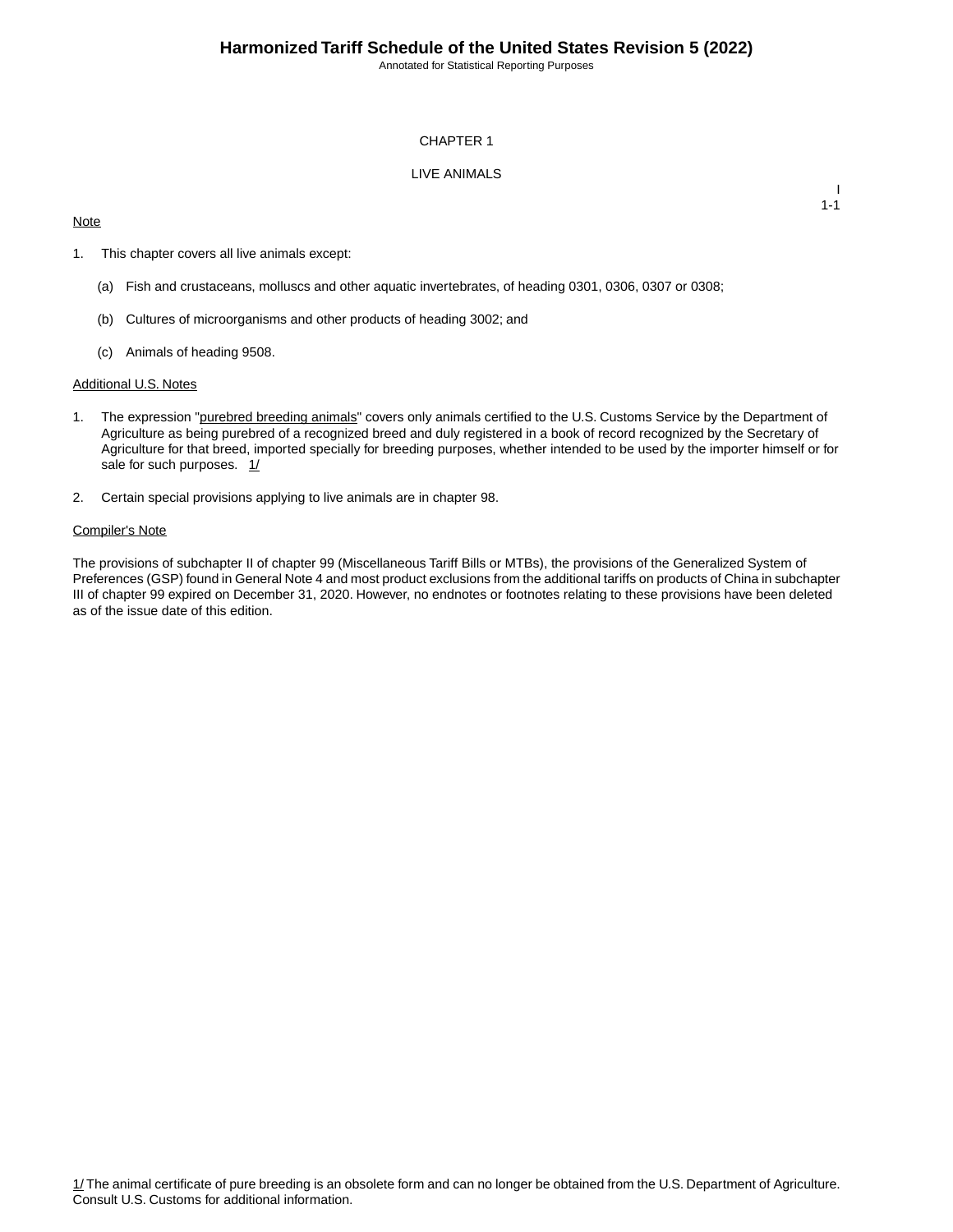Annotated for Statistical Reporting Purposes

| Stat.                         |                                                             |                                                                                                            | Rates of Duty  |                                                                                                             |                                                   |  |
|-------------------------------|-------------------------------------------------------------|------------------------------------------------------------------------------------------------------------|----------------|-------------------------------------------------------------------------------------------------------------|---------------------------------------------------|--|
|                               |                                                             |                                                                                                            |                |                                                                                                             | $\overline{2}$                                    |  |
|                               |                                                             |                                                                                                            |                |                                                                                                             |                                                   |  |
|                               | Horses:                                                     |                                                                                                            |                |                                                                                                             |                                                   |  |
|                               |                                                             |                                                                                                            |                |                                                                                                             | Free                                              |  |
|                               |                                                             |                                                                                                            |                |                                                                                                             |                                                   |  |
|                               |                                                             |                                                                                                            |                |                                                                                                             |                                                   |  |
|                               |                                                             |                                                                                                            |                |                                                                                                             | 20%                                               |  |
|                               |                                                             |                                                                                                            |                |                                                                                                             |                                                   |  |
|                               |                                                             |                                                                                                            |                |                                                                                                             | 15%                                               |  |
|                               |                                                             |                                                                                                            |                | CL, CO, D, E, IL,<br>JO, KR, MA, OM,<br>P, PA, PE, S, SG)                                                   |                                                   |  |
|                               | Other:                                                      |                                                                                                            |                |                                                                                                             |                                                   |  |
| 0101.90.30                    |                                                             |                                                                                                            |                |                                                                                                             | Free                                              |  |
| 0101.90.40<br>$\overline{00}$ |                                                             |                                                                                                            |                | Free (A+, AU, BH,                                                                                           | 20%                                               |  |
|                               |                                                             |                                                                                                            |                | JO, KR, MA, OM,<br>P, PA, PE, S, SG)                                                                        |                                                   |  |
|                               |                                                             |                                                                                                            |                |                                                                                                             |                                                   |  |
|                               |                                                             |                                                                                                            |                |                                                                                                             | Free                                              |  |
|                               | Dairy:                                                      |                                                                                                            |                |                                                                                                             |                                                   |  |
| 10                            |                                                             |                                                                                                            |                |                                                                                                             |                                                   |  |
| 20                            |                                                             |                                                                                                            |                |                                                                                                             |                                                   |  |
|                               |                                                             |                                                                                                            |                |                                                                                                             |                                                   |  |
|                               |                                                             |                                                                                                            |                |                                                                                                             |                                                   |  |
|                               |                                                             |                                                                                                            |                |                                                                                                             |                                                   |  |
|                               |                                                             |                                                                                                            |                |                                                                                                             |                                                   |  |
|                               | Suf-<br>fix<br>10<br>20<br>10<br>90<br>00<br>00<br>30<br>50 | Article Description<br>Live horses, asses, mules and hinnies:<br>Live bovine animals:<br>Cattle:<br>Other: | of<br>Quantity | Unit<br>General<br>Free <sup>1/</sup><br>Free <sup>1/</sup><br>$-6.8\%$ <sup>1/</sup><br>Free <sup>1/</sup> | Special<br>Free (A+, AU, BH,<br>CL, CO, D, E, IL, |  |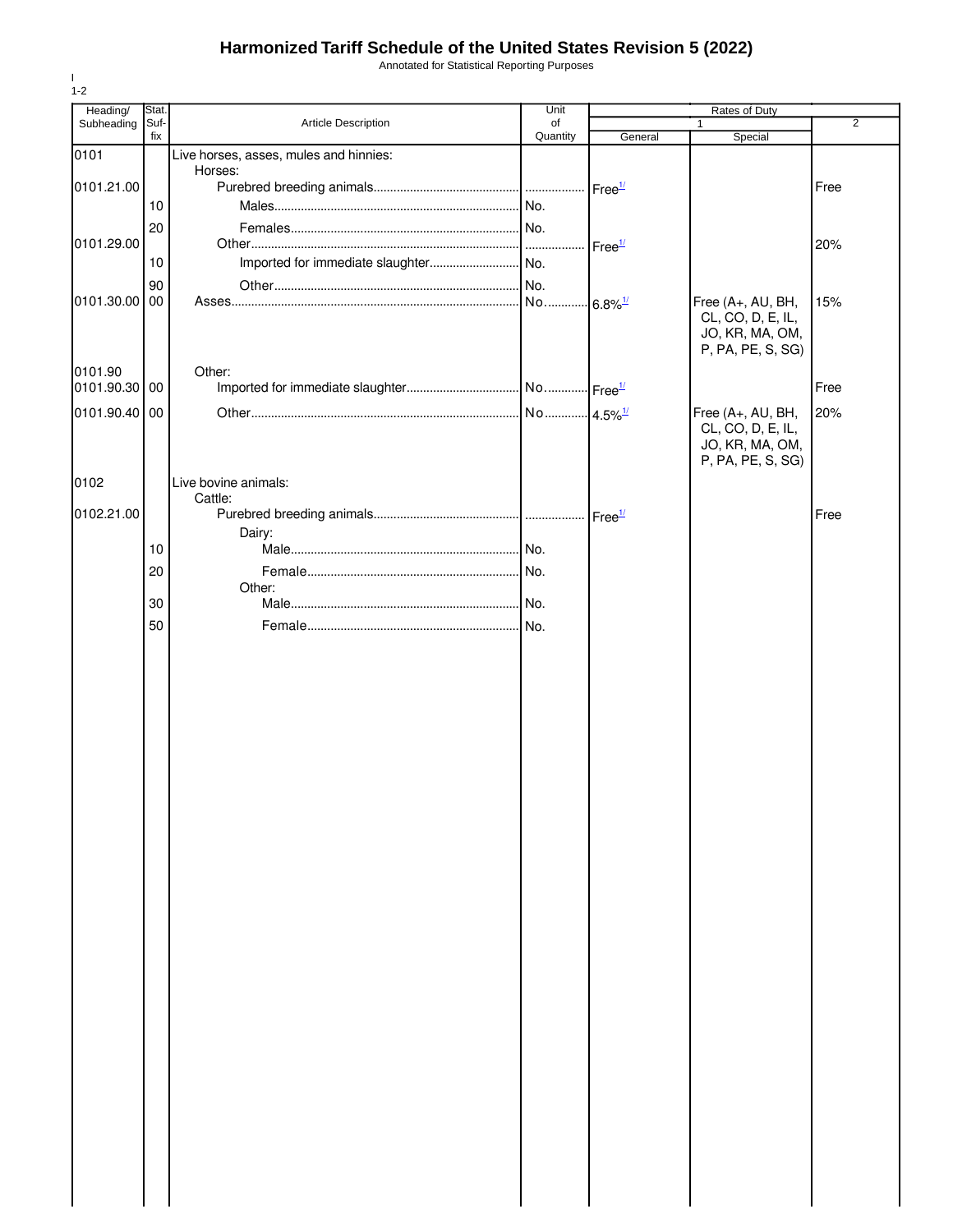Annotated for Statistical Reporting Purposes

| Heading/              | Stat.       |                                              | Unit           |                               | Rates of Duty                        |         |
|-----------------------|-------------|----------------------------------------------|----------------|-------------------------------|--------------------------------------|---------|
| Subheading            | Suf-<br>fix | Article Description                          | of<br>Quantity | General                       | 1<br>Special                         | 2       |
| 0102 (con.)           |             | Live bovine animals: (con.)                  |                |                               |                                      |         |
|                       |             | Cattle: (con.)                               |                |                               |                                      |         |
| 0102.29<br>0102.29.20 |             | Other:                                       |                | Free <sup>1/</sup>            |                                      | 6.6¢/kg |
|                       | 11          | Weighing less than 90 kg each                | No.            |                               |                                      |         |
|                       |             |                                              | kg             |                               |                                      |         |
|                       | 12          |                                              |                |                               |                                      |         |
|                       |             |                                              | kg             |                               |                                      |         |
| 0102.29.40            |             |                                              |                | $1 \text{C/kg}$ <sup>1/</sup> | Free (A+, AU, BH,                    | 5.5¢/kg |
|                       |             |                                              |                |                               | CL, CO, D, E, IL,<br>JO, KR, MA, OM, |         |
|                       |             |                                              |                |                               | P, PA, PE, S, SG)                    |         |
|                       |             | Weighing less than 90 kg each:               |                |                               |                                      |         |
|                       | 24          |                                              | No.<br>kg      |                               |                                      |         |
|                       |             |                                              |                |                               |                                      |         |
|                       | 28          |                                              | No.<br>kg      |                               |                                      |         |
|                       |             | Weighing 90 kg or more but less than 200 kg  |                |                               |                                      |         |
|                       |             | each:                                        |                |                               |                                      |         |
|                       | 34          |                                              | No.            |                               |                                      |         |
|                       |             |                                              | kg             |                               |                                      |         |
|                       | 38          |                                              | No.<br>kg      |                               |                                      |         |
|                       |             | Weighing 200 kg or more but less than 320 kg |                |                               |                                      |         |
|                       |             | each:                                        |                |                               |                                      |         |
|                       | 54          |                                              | No.            |                               |                                      |         |
|                       |             |                                              | kg             |                               |                                      |         |
|                       | 58          |                                              | No.<br>kg      |                               |                                      |         |
|                       |             | Weighing 320 kg or more each:                |                |                               |                                      |         |
|                       |             | For immediate slaughter:                     |                |                               |                                      |         |
|                       | 62          |                                              | No.            |                               |                                      |         |
|                       |             |                                              | kg             |                               |                                      |         |
|                       | 64          |                                              | No.<br>kg      |                               |                                      |         |
|                       | 66          |                                              | No.            |                               |                                      |         |
|                       |             |                                              | kg             |                               |                                      |         |
|                       | 68          | Heifers<br>.                                 | No.            |                               |                                      |         |
|                       |             |                                              | kg             |                               |                                      |         |
|                       |             | For breeding:                                |                |                               |                                      |         |
|                       | 72          |                                              | No.<br>kg      |                               |                                      |         |
|                       | 74          |                                              | No.            |                               |                                      |         |
|                       |             |                                              | kg             |                               |                                      |         |
|                       |             | Other:                                       |                |                               |                                      |         |
|                       | 82          |                                              | No.            |                               |                                      |         |
|                       |             |                                              | kg             |                               |                                      |         |
|                       | 84          |                                              | No.<br>kg      |                               |                                      |         |
|                       |             |                                              |                |                               |                                      |         |
|                       |             |                                              |                |                               |                                      |         |
|                       |             |                                              |                |                               |                                      |         |
|                       |             |                                              |                |                               |                                      |         |
|                       |             |                                              |                |                               |                                      |         |
|                       |             |                                              |                |                               |                                      |         |
|                       |             |                                              |                |                               |                                      |         |
|                       |             |                                              |                |                               |                                      |         |
|                       |             |                                              |                |                               |                                      |         |
|                       |             |                                              |                |                               |                                      |         |
|                       |             |                                              |                |                               |                                      |         |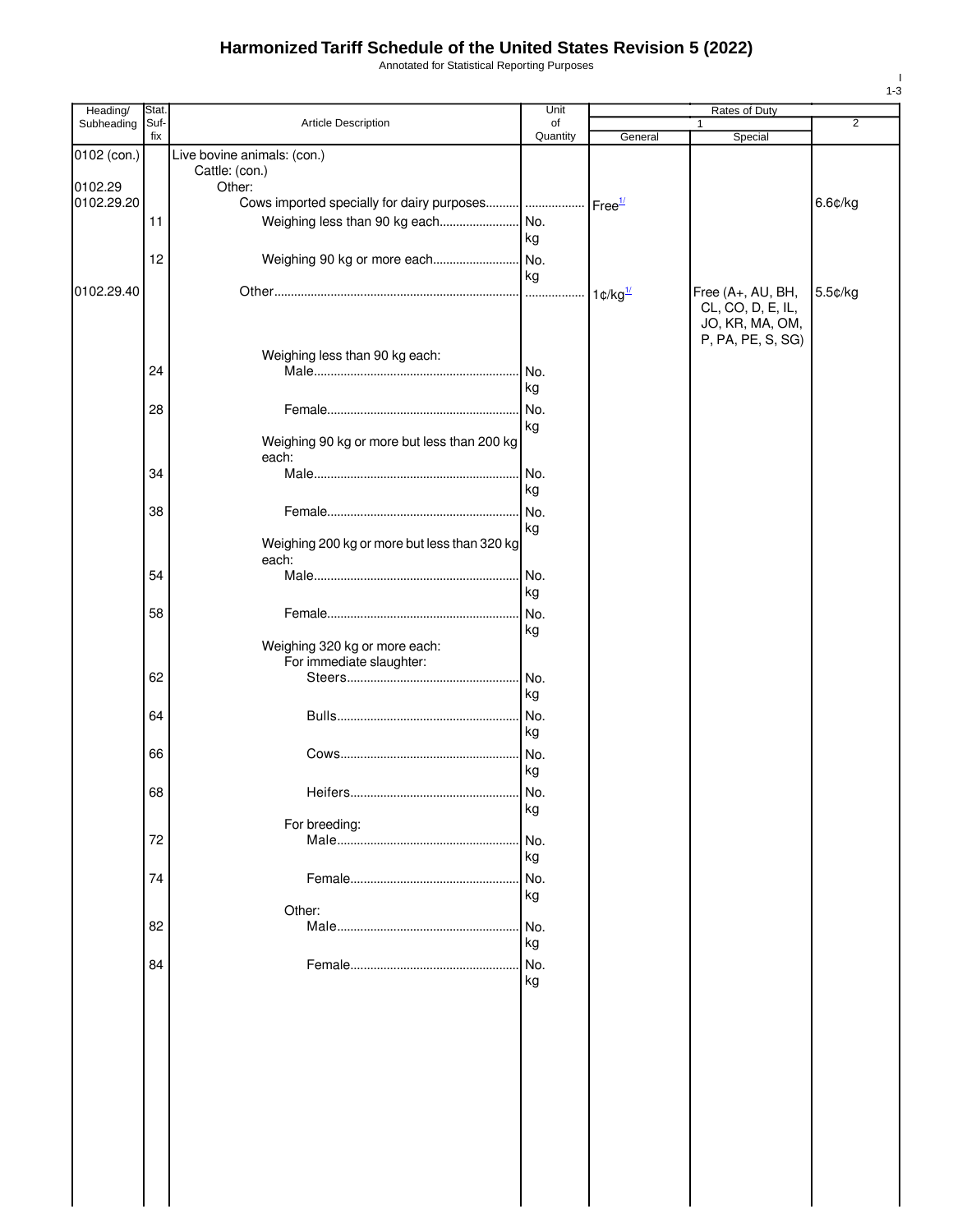Annotated for Statistical Reporting Purposes

| Heading/      | Stat.       |                                                          | Unit           | Rates of Duty         |                                                                                |                |
|---------------|-------------|----------------------------------------------------------|----------------|-----------------------|--------------------------------------------------------------------------------|----------------|
| Subheading    | Suf-<br>fix | Article Description                                      | of<br>Quantity | General               | 1<br>Special                                                                   | $\overline{2}$ |
| 0102 (con.)   |             | Live bovine animals: (con.)                              |                |                       |                                                                                |                |
|               |             | Buffalo:                                                 |                |                       |                                                                                |                |
| 0102.31.00    |             |                                                          |                | Free <sup>1/</sup>    |                                                                                | Free           |
|               | 10          |                                                          |                |                       |                                                                                |                |
|               | 20          |                                                          |                |                       |                                                                                |                |
| 0102.39.00    |             |                                                          |                | $1 \text{C/kg}^{1/2}$ | Free (A+, AU, BH,<br>CL, CO, D, E, IL,<br>JO, KR, MA, OM,<br>P, PA, PE, S, SG) | 5.5¢/kg        |
|               | 10          |                                                          | No.<br>kg      |                       |                                                                                |                |
|               |             | Other:                                                   |                |                       |                                                                                |                |
|               |             | Weighing less than 90 kg each:                           |                |                       |                                                                                |                |
|               | 24          |                                                          | No.            |                       |                                                                                |                |
|               |             |                                                          | kg             |                       |                                                                                |                |
|               | 28          |                                                          | No.<br>kg      |                       |                                                                                |                |
|               |             | Weighing 90 kg or more but less than 200 kg<br>each:     |                |                       |                                                                                |                |
|               | 34          |                                                          | No.            |                       |                                                                                |                |
|               |             |                                                          | kg             |                       |                                                                                |                |
|               | 38          |                                                          | No.            |                       |                                                                                |                |
|               |             | Weighing 200 kg or more but less than 320 kg<br>each:    | kg             |                       |                                                                                |                |
|               | 54          |                                                          | No.            |                       |                                                                                |                |
|               |             |                                                          | kg             |                       |                                                                                |                |
|               | 58          |                                                          | No.            |                       |                                                                                |                |
|               |             |                                                          | kg             |                       |                                                                                |                |
|               | 61          | Weighing 320 kg or more each:<br>For immediate slaughter | No.            |                       |                                                                                |                |
|               |             |                                                          | kg             |                       |                                                                                |                |
|               |             | For breeding:                                            |                |                       |                                                                                |                |
|               | 72          |                                                          | No.            |                       |                                                                                |                |
|               |             |                                                          | kg             |                       |                                                                                |                |
|               | 74          |                                                          | No.            |                       |                                                                                |                |
|               |             |                                                          | kg             |                       |                                                                                |                |
|               | 82          | Other:                                                   | No.            |                       |                                                                                |                |
|               |             |                                                          | kg             |                       |                                                                                |                |
|               | 84          |                                                          | No.            |                       |                                                                                |                |
|               |             |                                                          | kg             |                       |                                                                                |                |
| 0102.90.00 00 |             |                                                          | No.            | $1 \text{C/kg}$       | Free (A+, AU, BH,                                                              | 5.5¢/kg        |
|               |             |                                                          | kg             |                       | CL, CO, D, E, IL,<br>JO, KR, MA, OM,<br>P, PA, PE, S, SG)                      |                |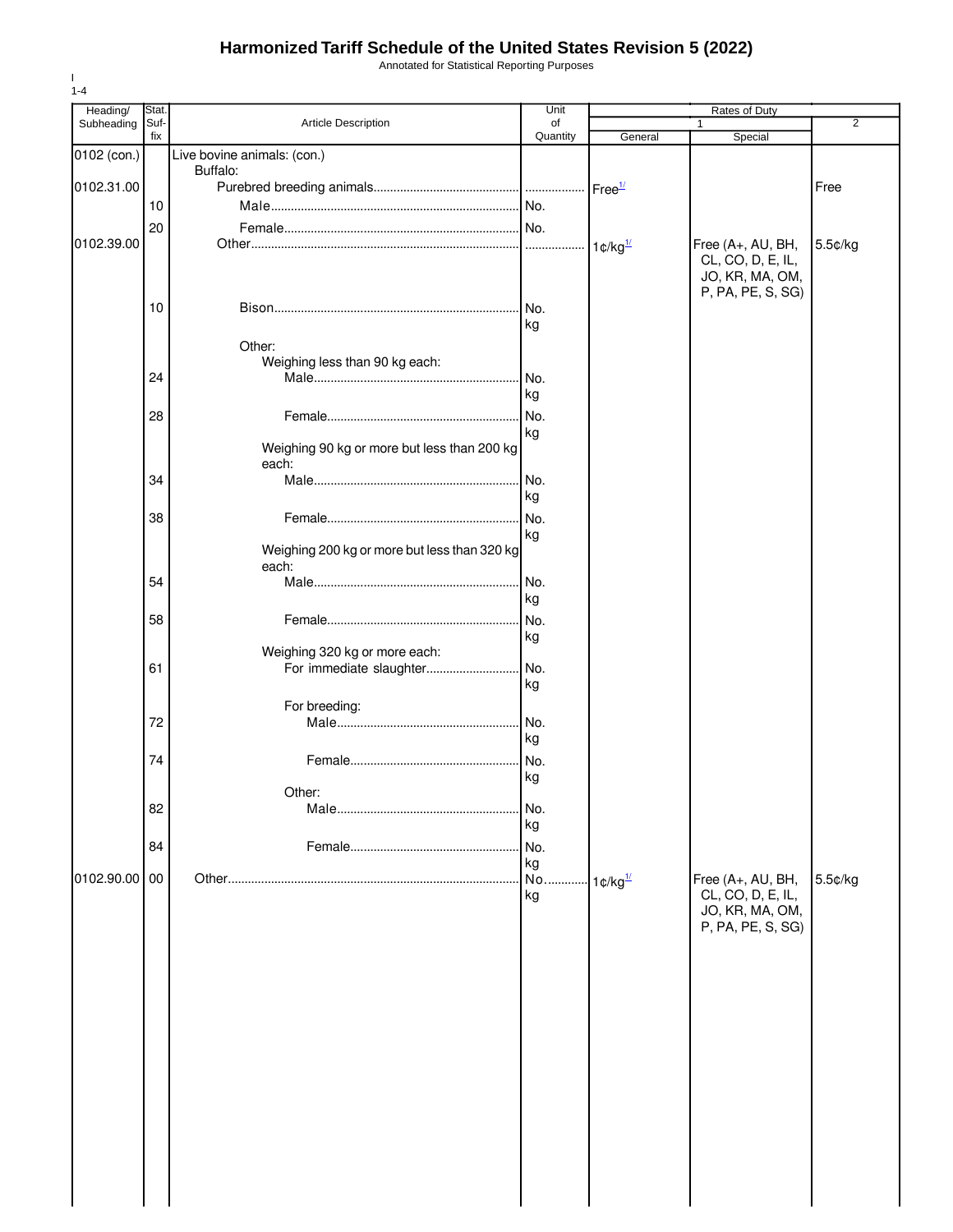Annotated for Statistical Reporting Purposes

| Stat. |                                                                                      | Unit                                                                                                                                      | Rates of Duty                                                                                           |                                                                                                             |                                                                   |
|-------|--------------------------------------------------------------------------------------|-------------------------------------------------------------------------------------------------------------------------------------------|---------------------------------------------------------------------------------------------------------|-------------------------------------------------------------------------------------------------------------|-------------------------------------------------------------------|
| fix   |                                                                                      | Quantity                                                                                                                                  |                                                                                                         |                                                                                                             | $\overline{2}$                                                    |
| 00    | Live swine:                                                                          |                                                                                                                                           |                                                                                                         |                                                                                                             | Free                                                              |
|       | Other:                                                                               |                                                                                                                                           |                                                                                                         |                                                                                                             | 4.4¢/kg                                                           |
| 10    |                                                                                      | kg                                                                                                                                        |                                                                                                         |                                                                                                             |                                                                   |
| 20    |                                                                                      | kg                                                                                                                                        |                                                                                                         |                                                                                                             |                                                                   |
| 30    | Weighing 23 kg or more but less than 50 kg                                           |                                                                                                                                           |                                                                                                         |                                                                                                             |                                                                   |
|       |                                                                                      |                                                                                                                                           |                                                                                                         |                                                                                                             | 4.4¢/kg                                                           |
|       |                                                                                      |                                                                                                                                           |                                                                                                         |                                                                                                             |                                                                   |
|       |                                                                                      | kg                                                                                                                                        |                                                                                                         |                                                                                                             |                                                                   |
|       |                                                                                      |                                                                                                                                           |                                                                                                         |                                                                                                             |                                                                   |
|       |                                                                                      |                                                                                                                                           |                                                                                                         |                                                                                                             |                                                                   |
| 91    |                                                                                      | No.                                                                                                                                       |                                                                                                         |                                                                                                             |                                                                   |
|       |                                                                                      |                                                                                                                                           |                                                                                                         |                                                                                                             |                                                                   |
|       |                                                                                      |                                                                                                                                           |                                                                                                         |                                                                                                             | \$3/head                                                          |
|       |                                                                                      |                                                                                                                                           |                                                                                                         |                                                                                                             | \$3/head                                                          |
|       |                                                                                      |                                                                                                                                           |                                                                                                         | JO, KR, MA, OM,<br>P, PA, PE, S, SG)                                                                        |                                                                   |
|       | 0103.10.00<br>0103.91.00<br>0103.92.00<br>10<br>20<br>0104.10.00 00<br>0104.20.00 00 | Suf-<br>Article Description<br>Imported for immediate slaughter<br>Breeding animals other than purebred breeding<br>Live sheep and goats: | of<br>Weighing 7 kg or more but less than 23 kg each No.<br>No.<br>kg<br>. No.<br>No.<br>kg<br>kg<br>kg | General<br>- Free <sup>1/</sup><br>Free <sup>1/</sup><br>No Free <sup>1/</sup><br>No 68¢/head <sup>1/</sup> | $\mathbf{1}$<br>Special<br>Free (A+, AU, BH,<br>CL, CO, D, E, IL, |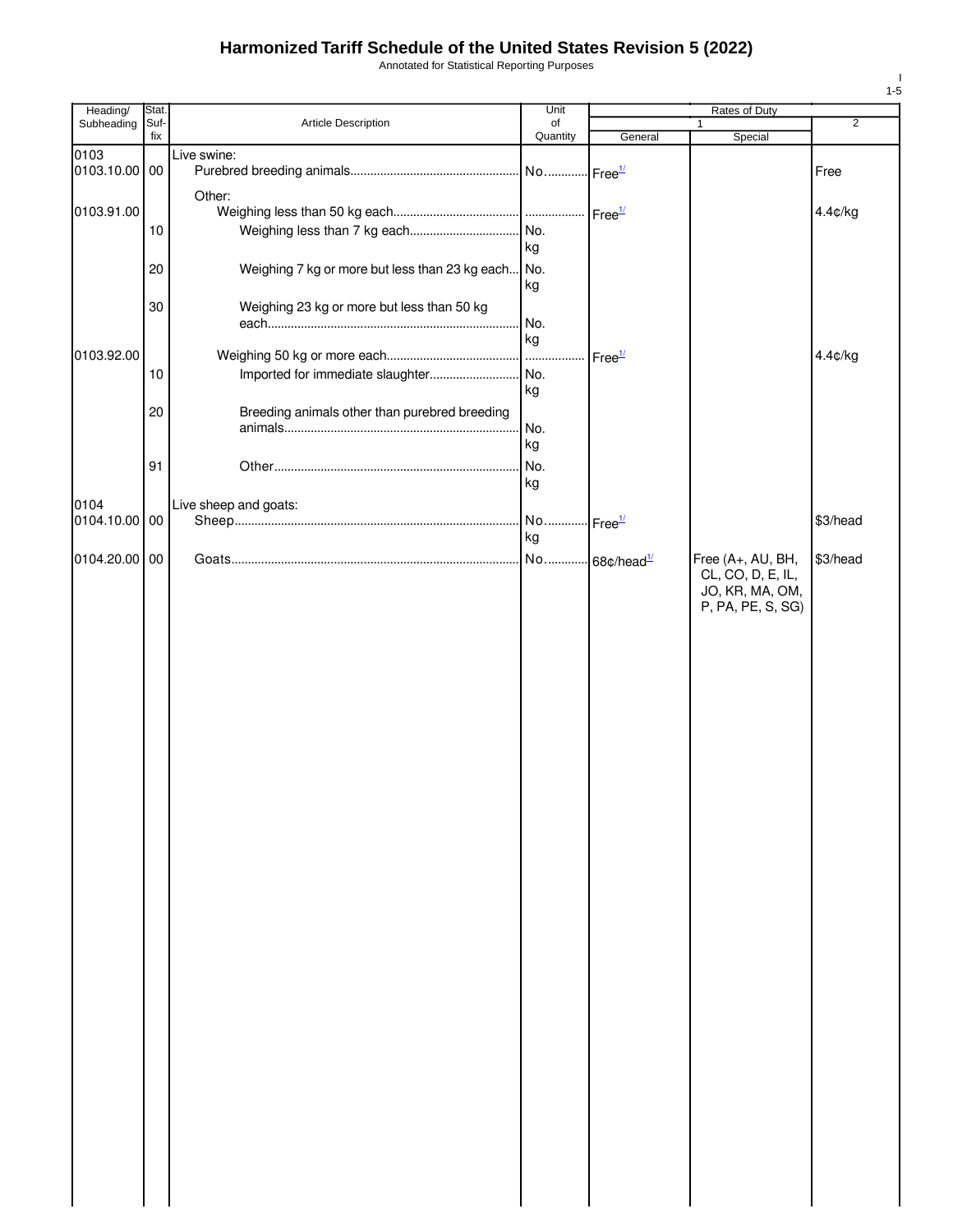Annotated for Statistical Reporting Purposes

| Heading/   | Stat.    |                                                              | Unit                         |                             | <b>Rates of Duty</b>                                                           |                |
|------------|----------|--------------------------------------------------------------|------------------------------|-----------------------------|--------------------------------------------------------------------------------|----------------|
| Subheading | Suf-     | <b>Article Description</b>                                   | of                           |                             | 1                                                                              | $\overline{2}$ |
| 0105       | fix      | Live poultry of the following kinds: Chickens, ducks, geese, | Quantity                     | General                     | Special                                                                        |                |
| 0105.11.00 |          | turkeys and guineas:<br>Weighing not more than 185 g:        |                              |                             | Free (A+, AU, BH,                                                              | 4¢ each        |
|            |          |                                                              |                              |                             | CL, CO, D, E, IL,<br>JO, KR, MA, OM,<br>P, PA, PE, S, SG)                      |                |
|            | 10       | Breeding stock, whether or not purebred:                     | No.                          |                             |                                                                                |                |
|            | 20<br>40 |                                                              | No.<br>.lNo.                 |                             |                                                                                |                |
| 0105.12.00 | 00       |                                                              |                              | No  0.9¢ each <sup>1/</sup> | Free (A+, AU, BH,<br>CL, CO, D, E, IL,<br>JO, KR, MA, OM,<br>P, PA, PE, S, SG) | 4¢ each        |
| 0105.13.00 | 00       |                                                              |                              | No 0.9¢ each <sup>1/</sup>  | Free (A+, AU, BH,<br>CL, CO, D, E, IL,<br>JO, KR, MA, OM,<br>P, PA, PE, S, SG) | 4¢ each        |
| 0105.14.00 | 00       |                                                              |                              | No  0.9¢ each <sup>1/</sup> | Free (A+, AU, BH,<br>CL, CO, D, E, IL,<br>JO, KR, MA, OM,<br>P, PA, PE, S, SG) | 4¢ each        |
| 0105.15.00 | 00       | Other:                                                       |                              | No 0.9¢ each <sup>1/</sup>  | Free (A+, AU, BH,<br>CL, CO, D, E, IL,<br>JO, KR, MA, OM,<br>P, PA, PE, S, SG) | 4¢ each        |
| 0105.94.00 | 00       |                                                              | No 2¢/kg <sup>1/</sup><br>kg |                             | Free (A+, AU, BH,<br>CL, CO, D, E, IL,<br>JO, KR, MA, OM,<br>P, PA, PE, S, SG) | 17.6¢/kg       |
| 0105.99.00 | 00       |                                                              | No<br>kg                     | $-2$ c/kg $\frac{1}{2}$     | Free (A+, AU, BH,<br>CL, CO, D, E, IL,<br>JO, KR, MA, OM,<br>P, PA, PE, S, SG) | 17.6¢/kg       |
|            |          |                                                              |                              |                             |                                                                                |                |
|            |          |                                                              |                              |                             |                                                                                |                |
|            |          |                                                              |                              |                             |                                                                                |                |
|            |          |                                                              |                              |                             |                                                                                |                |
|            |          |                                                              |                              |                             |                                                                                |                |
|            |          |                                                              |                              |                             |                                                                                |                |
|            |          |                                                              |                              |                             |                                                                                |                |
|            |          |                                                              |                              |                             |                                                                                |                |
|            |          |                                                              |                              |                             |                                                                                |                |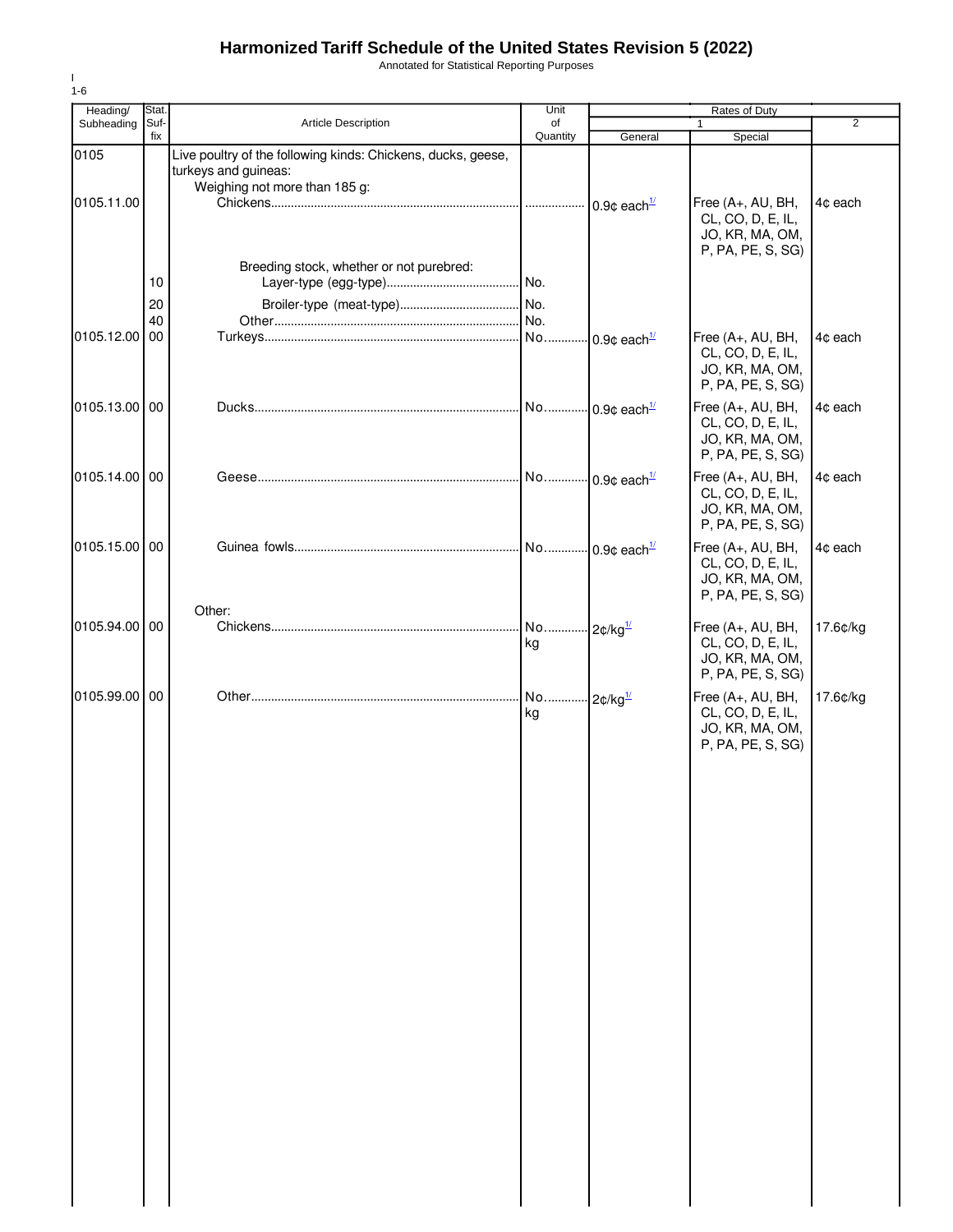Annotated for Statistical Reporting Purposes

| Heading/      | Stat.       |                                                                                                        | Unit                  |                    | Rates of Duty                        |                |
|---------------|-------------|--------------------------------------------------------------------------------------------------------|-----------------------|--------------------|--------------------------------------|----------------|
| Subheading    | Suf-<br>fix | <b>Article Description</b>                                                                             | οf<br>Quantity        | General            | 1<br>Special                         | $\overline{2}$ |
| 0106          |             | Other live animals:                                                                                    |                       |                    |                                      |                |
| 0106.11.00 00 |             | Mammals:                                                                                               |                       |                    |                                      |                |
|               |             |                                                                                                        |                       |                    |                                      | 15%            |
| 0106.12.01    | 00          | Whales, dolphins and porpoises (mammals of the order<br>Cetacea); manatees and dugongs (mammals of the |                       |                    |                                      |                |
|               |             | order Sirenia); seals, sea lions and walruses (mammals                                                 |                       |                    |                                      |                |
|               |             |                                                                                                        |                       |                    |                                      | 15%            |
| 0106.13.00 00 |             |                                                                                                        |                       |                    |                                      | 15%            |
| 0106.14.00 00 |             |                                                                                                        |                       |                    |                                      | 15%            |
| 0106.19       |             | Other:                                                                                                 |                       |                    |                                      |                |
| 0106.19.30 00 |             |                                                                                                        |                       |                    | Free (A+, AU, BH,                    | 15%            |
|               |             |                                                                                                        |                       |                    | CL, CO, D, E, IL,<br>JO, KR, MA, OM, |                |
|               |             |                                                                                                        |                       |                    | P, PA, PE, S, SG)                    |                |
| 0106.19.91    |             |                                                                                                        |                       |                    |                                      | 15%            |
|               | 20          |                                                                                                        |                       |                    |                                      |                |
| 0106.20.00 00 | 95          |                                                                                                        |                       | Free <sup>1/</sup> |                                      | 15%            |
|               |             | Birds:                                                                                                 |                       |                    |                                      |                |
| 0106.31.00 00 |             |                                                                                                        |                       |                    | Free (A, AU, BH, CL, 20%             |                |
|               |             |                                                                                                        |                       |                    | CO, D, E, IL, JO,                    |                |
|               |             |                                                                                                        |                       |                    | KR, MA, OM, P,<br>PA, PE, S, SG)     |                |
| 0106.32.00 00 |             | Psittaciformes (including parrots, parakeets, macaws)                                                  |                       |                    |                                      |                |
|               |             |                                                                                                        |                       |                    | Free (A, AU, BH, CL, 20%             |                |
|               |             |                                                                                                        |                       |                    | CO, D, E, IL, JO,<br>KR, MA, OM, P,  |                |
|               |             |                                                                                                        |                       |                    | PA, PE, S, SG)                       |                |
| 0106.33.00 00 |             | Ostriches; emus (Dromaius novaehollandiae)  No  1.8% <sup>1/</sup>                                     |                       |                    | Free (A, AU, BH, CL, 20%             |                |
|               |             |                                                                                                        |                       |                    | CO, D, E, IL, JO,<br>KR, MA, OM, P,  |                |
|               |             |                                                                                                        |                       |                    | PA, PE, S, SG)                       |                |
| 0106.39.01    | <b>100</b>  |                                                                                                        | No 1.8% <sup>1/</sup> |                    | Free (A, AU, BH, CL, 20%             |                |
|               |             |                                                                                                        |                       |                    | CO, D, E, IL, JO,                    |                |
|               |             |                                                                                                        |                       |                    | KR, MA, OM, P,<br>PA, PE, S, SG)     |                |
|               |             | Insects:                                                                                               |                       |                    |                                      |                |
| 0106.41.00 00 |             |                                                                                                        |                       |                    |                                      | 15%            |
| 0106.49.00    |             |                                                                                                        |                       | Free <sup>1/</sup> |                                      | 15%            |
|               | 10<br>90    |                                                                                                        |                       |                    |                                      |                |
| 0106.90.01    |             |                                                                                                        | 1.1.1.1<br>.          | Free <sup>1/</sup> |                                      | 15%            |
|               | 10          |                                                                                                        |                       |                    |                                      |                |
|               | 20          |                                                                                                        |                       |                    |                                      |                |
|               | 80          |                                                                                                        |                       |                    |                                      |                |
|               |             |                                                                                                        |                       |                    |                                      |                |
|               |             |                                                                                                        |                       |                    |                                      |                |
|               |             |                                                                                                        |                       |                    |                                      |                |
|               |             |                                                                                                        |                       |                    |                                      |                |
|               |             |                                                                                                        |                       |                    |                                      |                |
|               |             |                                                                                                        |                       |                    |                                      |                |
|               |             |                                                                                                        |                       |                    |                                      |                |
|               |             |                                                                                                        |                       |                    |                                      |                |
|               |             |                                                                                                        |                       |                    |                                      |                |
|               |             |                                                                                                        |                       |                    |                                      |                |